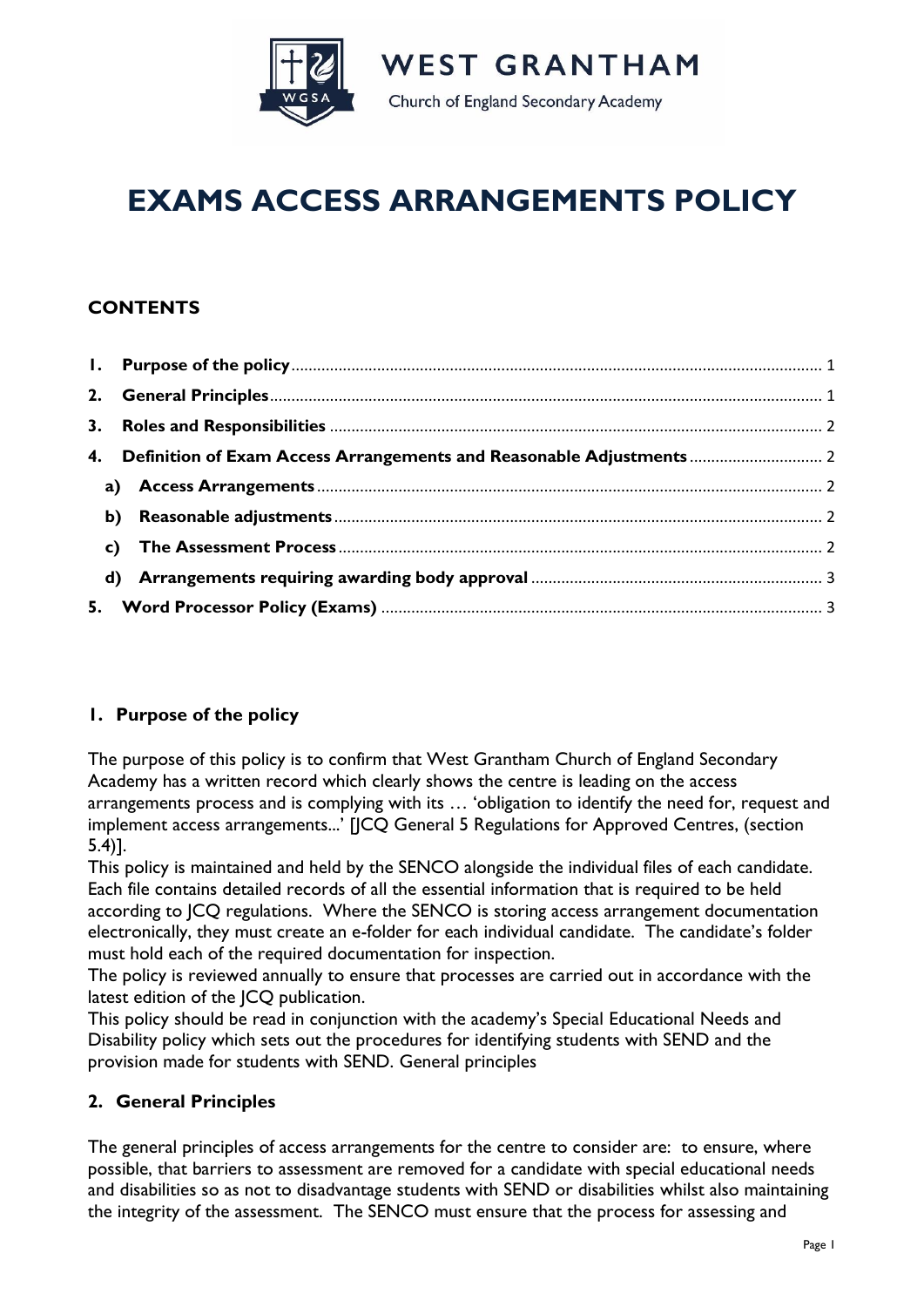gathering information to apply for exam access is done in accordance with JCQ regulations and that access arrangements are approved before an examination or assessment takes place. The SENCO must ensure that the candidate has appropriate opportunities to practice using exam access arrangements before their first examination.

### **3. Roles and Responsibilities**

| <b>Head of Centre</b> | Clare Barber            |
|-----------------------|-------------------------|
| <b>SENCO</b>          | <b>Teresa Pendleton</b> |
| Senior lead for exams | <b>Kirsty Kuffour</b>   |
| Exams officer         | <b>Tracy Willows</b>    |

#### **4. Definition of Exam Access Arrangements and Reasonable Adjustments**

#### **a) Access Arrangements**

Access arrangements are agreed before an assessment. They allow candidates with specific needs, such as special educational needs, disabilities or temporary injuries to access the assessment and show what they know and can do without changing the demands of the assessment. The intention behind an access arrangement is to meet the needs of an individual candidate without affecting the integrity of the assessment. Access arrangements are the principal way in which awarding bodies comply with the duty under the Equality Act 2010 to make 'reasonable adjustments'.

## **b) Reasonable adjustments**

The Equality Act 2010 requires an awarding body to make reasonable adjustments where a candidate, who is disabled within the meaning of the Equality Act 2010, would be at a substantial disadvantage in comparison to someone who is not disabled. The awarding body is required to take reasonable steps to overcome that disadvantage. An example would be a Braille paper which would be a reasonable adjustment for a vision impaired candidate who could read Braille. A reasonable adjustment may be unique to that individual and may not be included in the list of available access arrangements. Whether an adjustment will be considered reasonable will depend on several factors which will include, but are not limited to:

- The needs of the disabled candidate
- The effectiveness of the adjustment
- The cost of the adjustment
- The likely impact of the adjustment upon the candidate and other candidates.

An adjustment will not be approved if it involves unreasonable costs to the awarding body; involves unreasonable timeframes; or affects the security and integrity of the assessment. This is because the adjustment is not 'reasonable'.

## **c) The Assessment Process**

The SENCO will lead on preparing the assessment process based on information held about students medical or special educational needs, observations of students and information provided by subject teachers. The SENCO is responsible for ensuring that a detailed picture of need is obtained for each student prior to a referral being made the qualified assessor. The academy's exam access arrangements are carried out by:

The SENCO will ensure that the assessor carries out tests that are relevant to the access arrangements being made for a particular student.